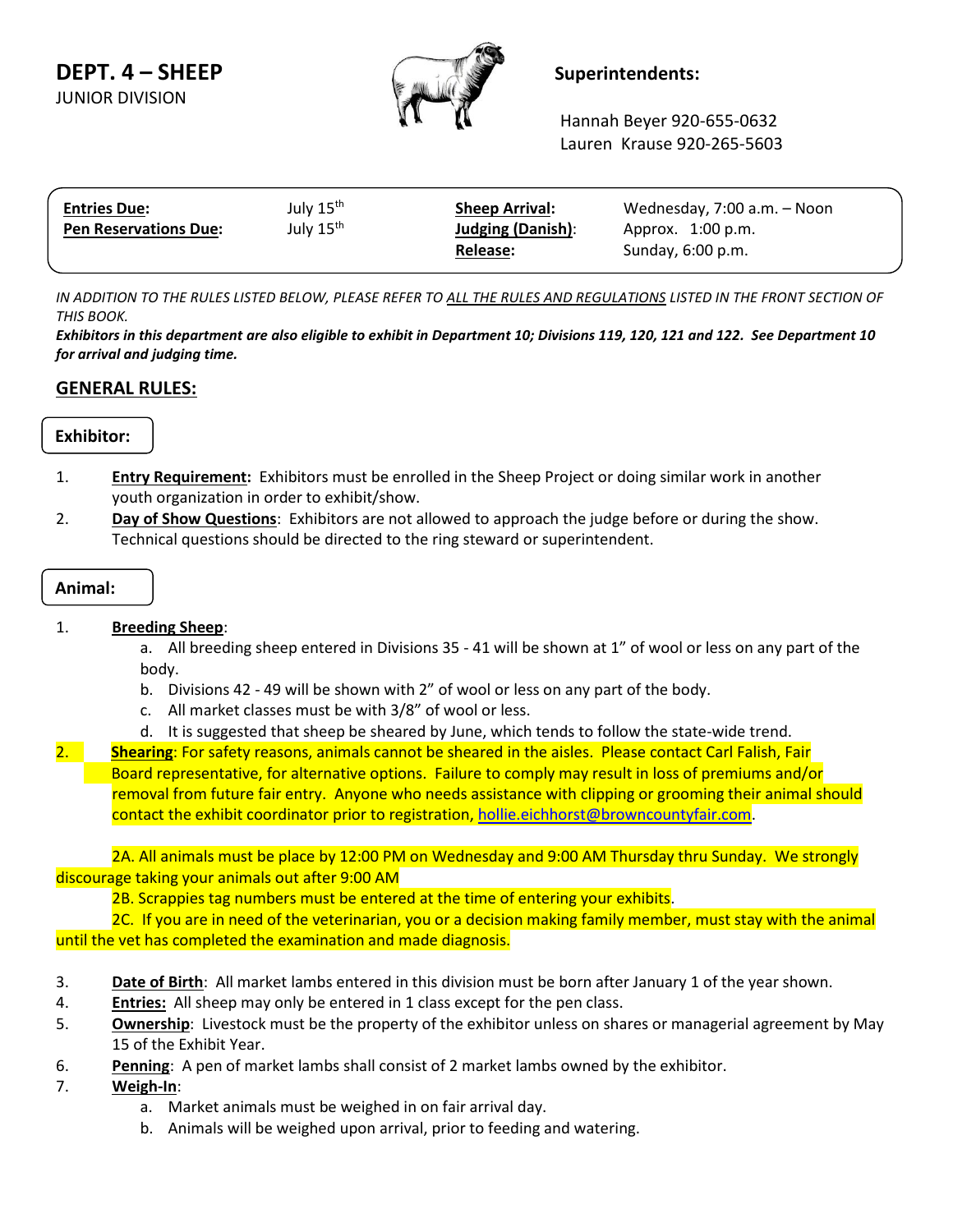c. Animals can be re-weighed only once. They re-weigh must take place immediately. *(An immediate reweigh could also be completed due to an equipment issue with scales, etc…)*

## 8. **Age Classifications**:

- a. **Spring Lamb:** A spring lamb is one born on or after February 16 of the exhibit year.
- b. **Winter Lamb:** A winter lamb is one born between January 1 and February 15 of the exhibit year.
- c. **Fall Lamb:** A fall lamb is one born between August 31 and December 31 of the preceding exhibit year.
- d. **Yearling**: A yearling ram or ewe is one born outside the date of birth limitations in paragraphs (a c). The age of a yearling may be subject to verification by a veterinarian's examination whose findings shall be final.
- e. **Market Lamb**: A market lamb is one born on or after January 1 of the exhibit year.
- 9. **Registered Sheep:** If the sheep being entered is not a registered sheep then it should be entered in Division 49.
- 10. **Please read the Animal Welfare Awareness Policy on our website:** browncountyfair.com

| <b>PREMIUMS FOR DIVISIONS 35-50:</b> | 1st    | 2 <sub>nd</sub> | <b>S</b> rq | ⊿th    |
|--------------------------------------|--------|-----------------|-------------|--------|
| (Unless otherwise noted)             | \$5.00 | \$4.00          | \$3.00      | \$2.00 |
| *Champions - RIBBONS ONLY            |        |                 |             |        |

#### **BREED DIVISIONS:**

**DIVISION 35** – CHEVIOT **DIVISION 36** – COLOMBIA **DIVISION 37** – CORRIEDALE **DIVISION 38** – DORSET **DIVISION 39** – HAMPSHIRE **DIVISION 40 -** OXFORD **DIVISION 41** – POLYPAY **DIVISION 42** – RAMOUILLET

## **CLASS NO.**

- **1.** Spring ram lamb
- **2.** Winter ram lamb
- **3.** Fall ram lamb
- **4.** Yearling ram
- **5.** Ram champion (ribbon)
- **6.** Spring ewe lamb
- **DIVISION 43** SHROPSHIRE **DIVISION 44** - SOUTH DOWN **DIVISION 45** – SUFFOLK **DIVISION 46** – TARGHEE **DIVISION 47** – TEXEL **DIVISION 48** – WHITE DORPER **DIVISION 49 -** COMMERCIAL
	- **7.** Winter ewe lamb
	- **8.** Fall ewe lamb
	- **9.** Yearling ewe
	- **10.** Ewe champion (ribbon)
	- **11.** Ewe, 2 years and over
	- **12.** Exhibitor Flock consisting of yearling ewe, ram (any age), ewe lamb **(RIBBONS ONLY)**

## **DIVISION 50 – MARKET LAMBS**

## **RULES:**

- 1. **Class Divisions**: After final weigh-in of the Market Lambs, Sheep Superintendent(s) will equally divide classes based on weight.
- 2. **Animal Limit**: No more than 3 market animals may be shown per exhibitor.
- 3. **Multiple Entries**: If an exhibitor shows more than one animal & the market animals fall into the same class number, the other animal(s) must be shown by another eligible junior exhibitor. ONLY 1 premium will be awarded per exhibitor, per class number.
- 4. **Splitting Classes:** large classes will be split at the discretion of the judge and the department superintendent.